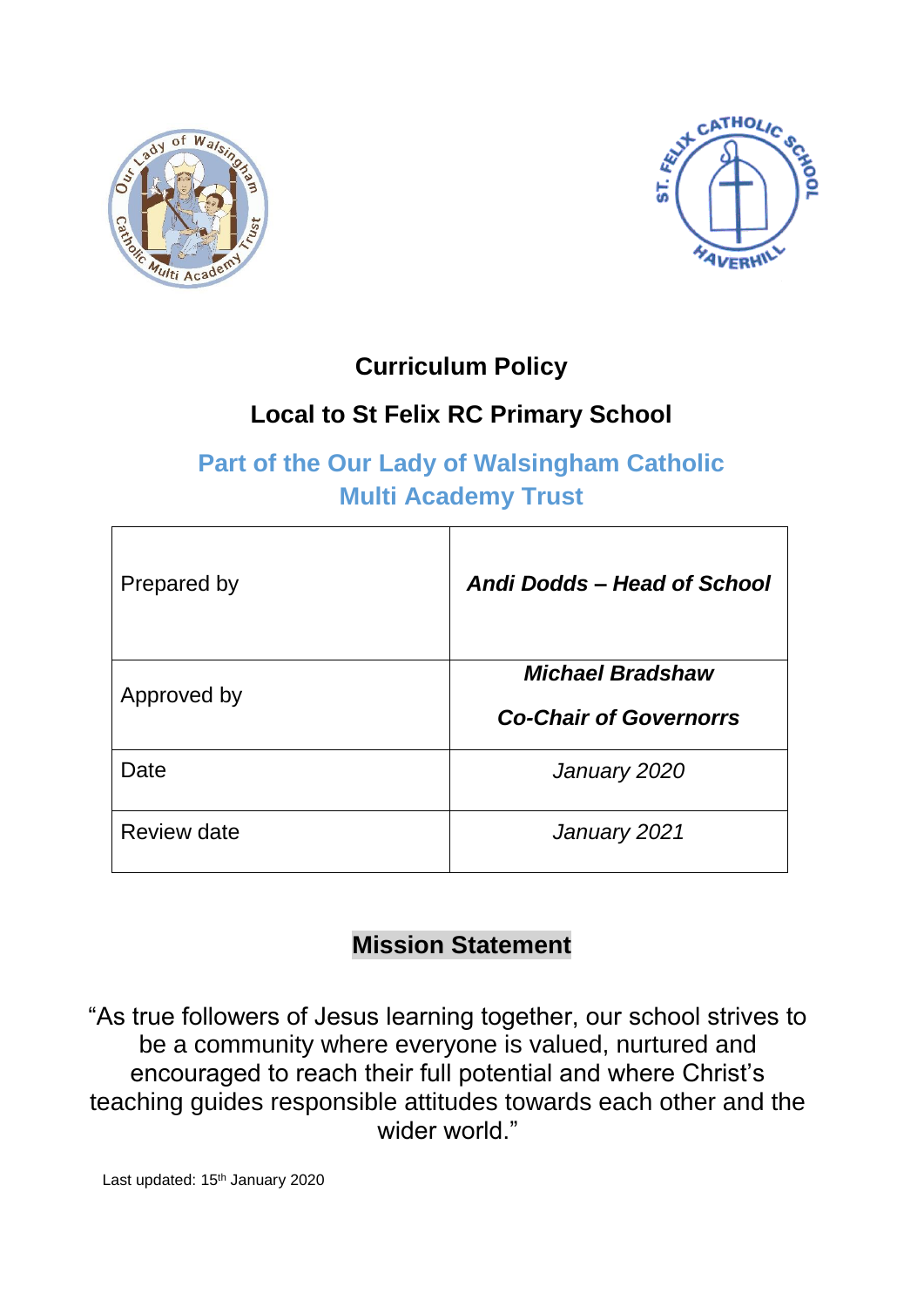## **Contents:**

Statement of intent

- 1. Curriculum intent
- 2. School ethos and aims
- 3. Legal framework
- 4. Roles and responsibilities
- 5. Organisation and planning
- 6. Subjects covered
- 7. PSHE
- 8. Reporting and assessment
- 9. Equal opportunities
- 10. Supporting pupils with SEND
- 11. Extra-curricular activities
- 12. Monitoring and review

## **Statement of intent**

Each school within our Trust is distinctive, because our entire educational policy and approach is inspired by and flows from the vision of life, which is enshrined in our faith tradition and our service to the children in our care. Our Catholic faith perspective is not simply an added extra but it is integral to the whole life of the school and permeates every aspect of the curriculum.

At St Felix, we value pupils' education and aim to provide a broad and balanced curriculum that is accessible to all. We do not tolerate discrimination of any kind and our curriculum celebrates the diverse nature of our society, enabling pupils to embrace the world around them – encouraging adherence with the fundamental British values. It also promotes the spiritual, moral, social, cultural, mental and physical development of pupils at our school and of society.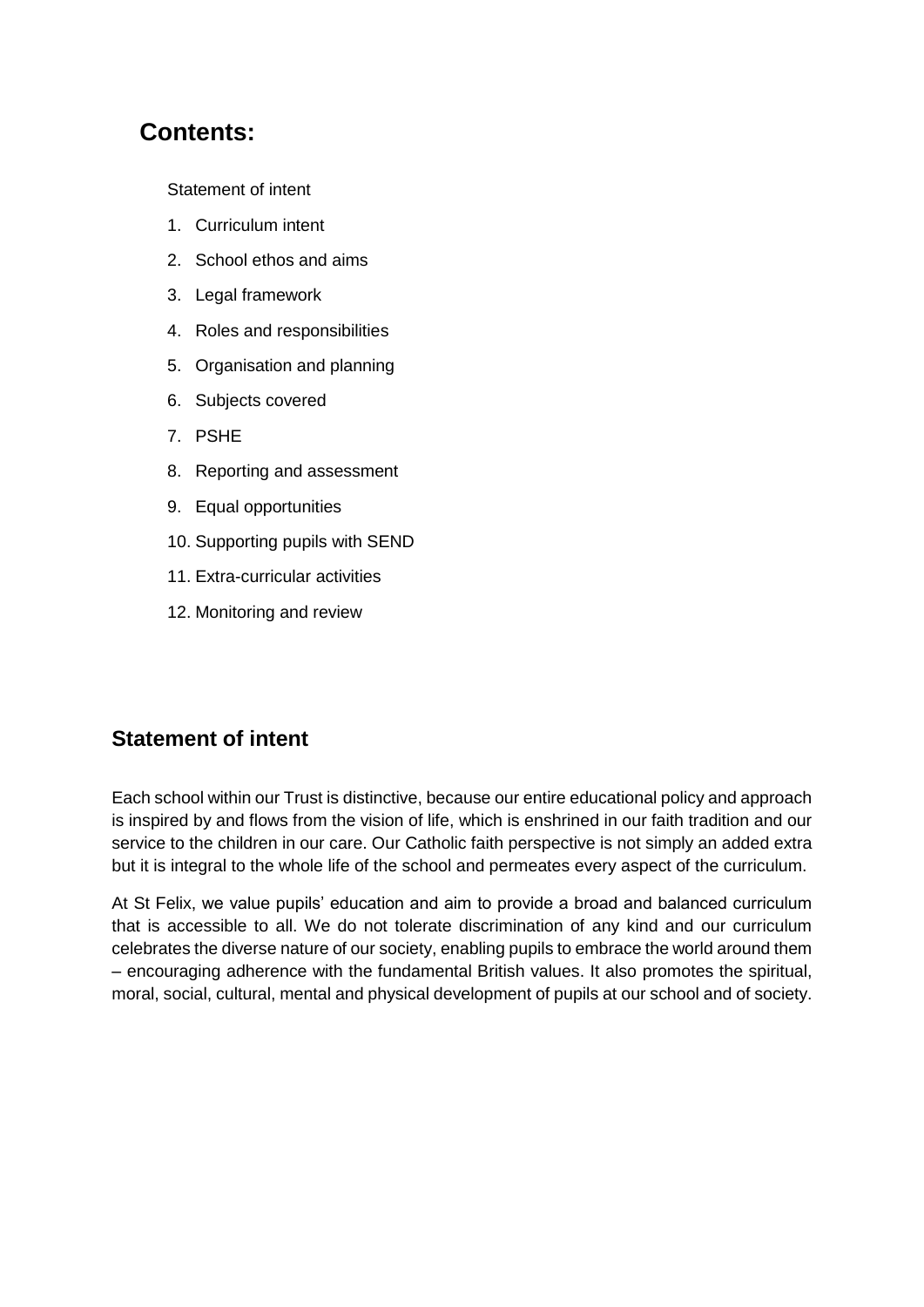## **1. Curriculum intent**

This is a Catholic school which seeks to live out the values of Jesus Christ. We promote these values by our words and deeds, and Catholic doctrine and practice therefore permeates every aspect of the school's activity. We provide a Catholic curriculum, which is broad and balanced, recognising that every pupil is unique and is created in the image of God (Gen 1:27).

Catholic Religious Education is the "core of the core curriculum" (Pope St John Paul II) and the foundation of the entire educational process.

We incorporate democratic principles, value the rule of law, support individual liberty and foster a community in which different faiths and beliefs are respected."

Curriculum Directory for Catholic School, 2015 CES

#### **Our Curriculum Drivers:**

#### **Possibility**

#### **Community**

#### **Responsibility**

At St Felix, these are our curriculum drivers which are underpinned by our Catholic faith. We believe our pupils should be made aware of the many opportunities that exist for them in the modern world and aspire to fulfil their dreams through hard work and a realisation that we are all part of a global family which brings with it both rights and responsibilities

We have designed our curriculum with pupils' learning at the centre. We recognise that a curriculum has to be broad, balanced and offer pupils opportunities to grow as individuals as well as learners. We aim to ensure pupils enjoy learning and feel prepared for life after school. Our curriculum will be delivered in accordance with the Equality Act 2010, through a variety of methods, including those outlined below.

**Classroom-based learning**: Accessing different learning resources and equipment to broaden pupils' knowledge, and making cross-curricular links where possible within lesson plans, so that pupils can draw upon knowledge from different subjects and understand how each topic plays a part in everyday life. Classroom teaching also includes one-to-one and small group tuition for pupils who require additional support.

A full list of the subjects available to our pupils can be found in section 6 of this policy.

**Extra-curricular activities:** We provide a variety of extra-curricular activities for pupils that enhance their learning experience, form personal connections with their peers, and teach skills essential for life after school.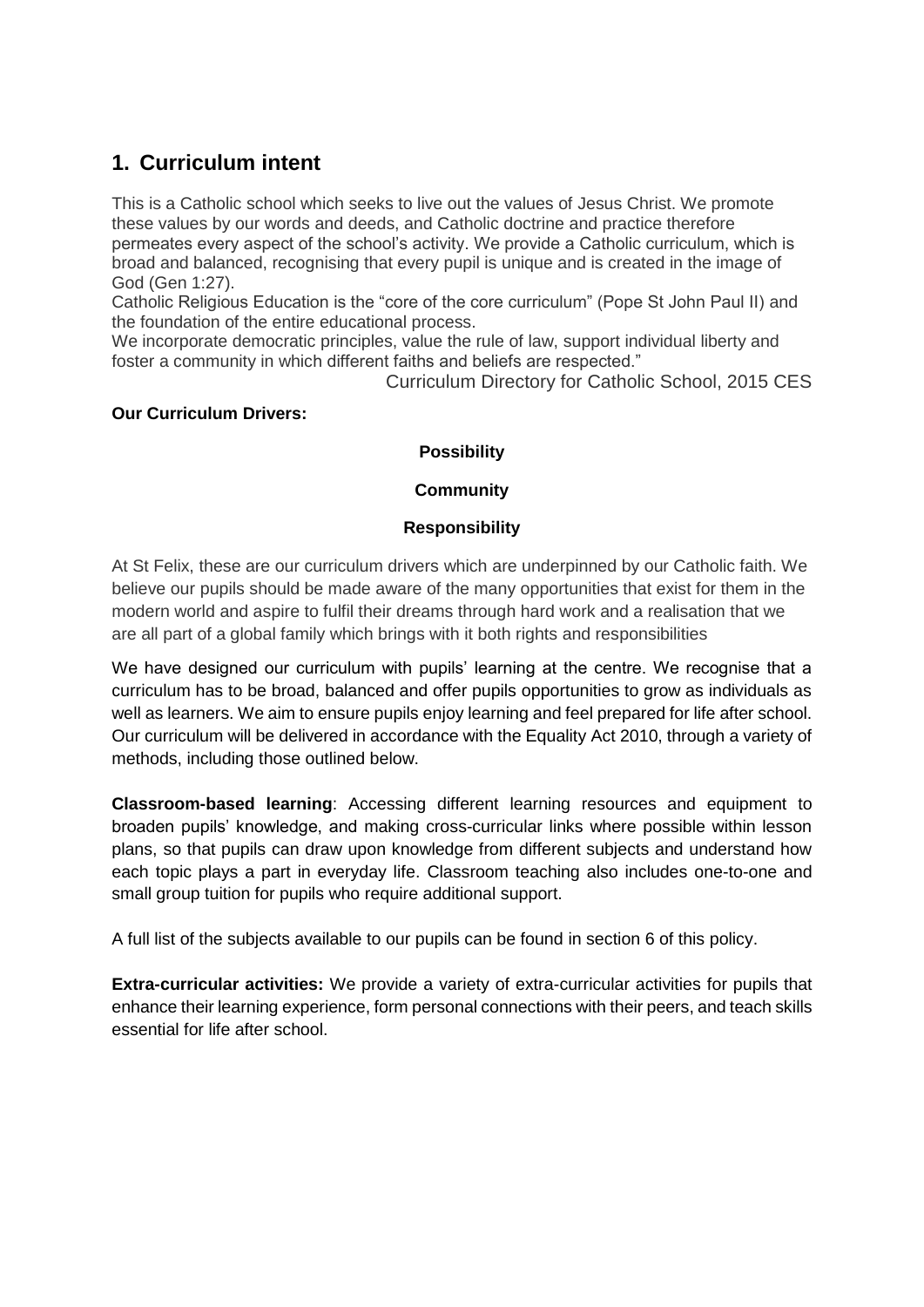#### **2. Curriculum aims**

2.1. The overall aims of the curriculum are to:

Enable all pupils to act in the interest of all as Followers of Christ

Enable all pupils to understand that they are all successful learners.

Enable pupils to understand the skills and attributes needed to be a successful learner.

Enable pupils to develop their own personal interests and develop a positive attitude towards learning, so that they enjoy coming to school, and acquire a solid basis for lifelong learning.

Teach pupils the basic skills of literacy, numeracy, IT and science.

Enable pupils to be creative through art, dance, music, drama and design and technology.

Enable pupils to be healthy individuals and appreciate the importance of a healthy lifestyle.

Teach pupils about their developing world, including how their environment and society have changed over time.

Help pupils understand the fundamental British values, and enable them to be positive citizens in society who can make a difference.

Fulfil all the requirements of the national curriculum and the Diocesan syllabus for RE.

Help pupils understand the importance of truth and fairness, so that they grow up committed to equal opportunities for all.

Enable pupils to have respect for themselves and high self-esteem, and to be able to live and work co-operatively with others.

Enable pupils to be passionate about what they believe in and to develop their own thoughts on different topics.

Enable pupils to develop their intellect including their emotional development, ask questions and take appropriate risks.

Teach pupils about the importance of forming healthy relationships with friends, family and peers.

2.2. Through the aims outlined above, pupils will benefit by:

Knowing they have been loved into being by God.

Learning how to lead safe, healthy and fulfilling lives.

Understanding that failure is part of the road to success.

Being rewarded for academic successes.

Being supported with their next stages in education and feeling prepared for life after school.

Becoming responsible individuals who contribute to community living and the environment.

Achieving to the best of their ability.

Acquiring a wealth of knowledge and experience.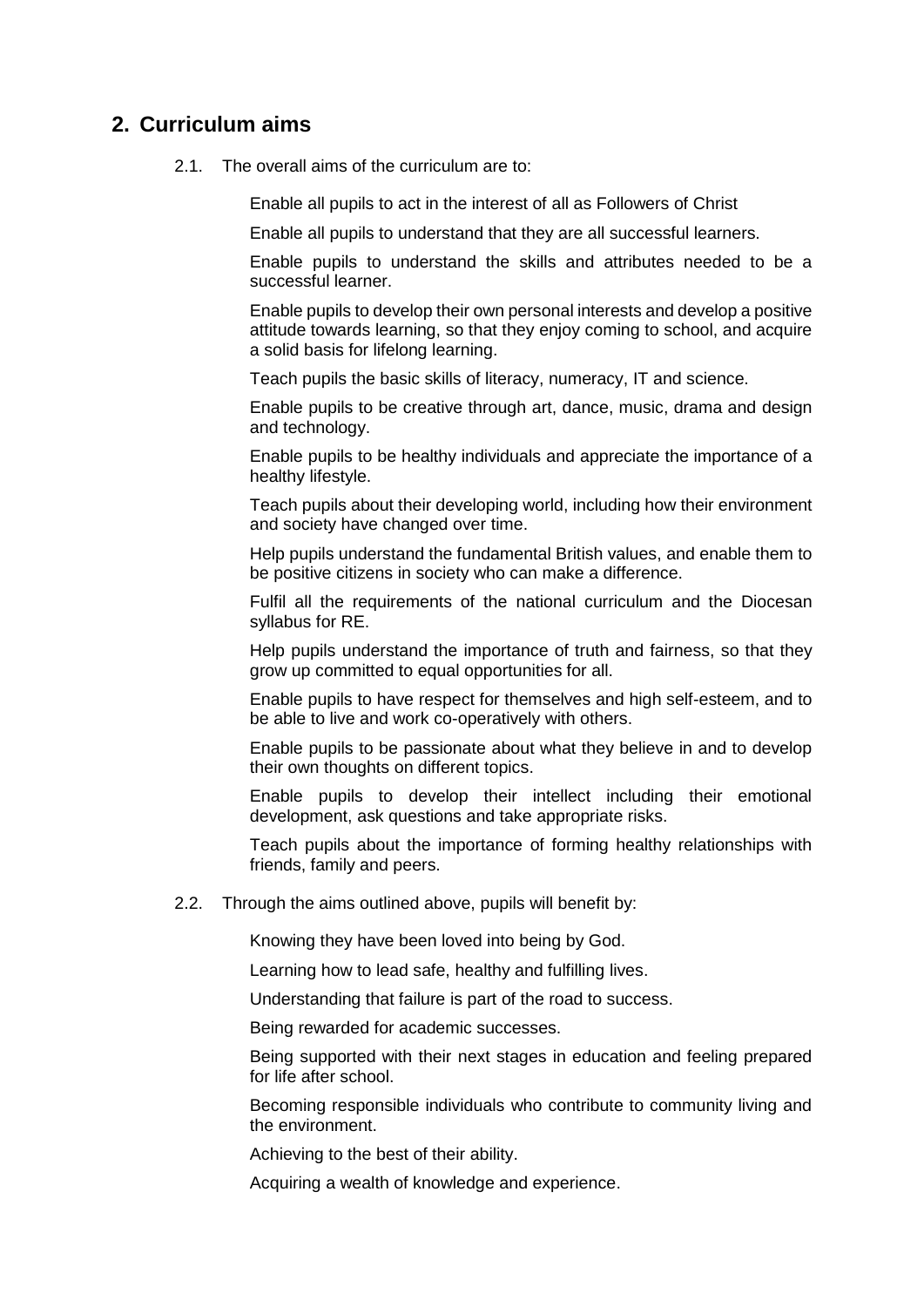Becoming critical thinkers.

Finding a sense of belonging to the school and its community.

Learning how to cooperate with their peers and respect one another inside and outside the classroom.

#### **3. Legal framework**

3.1. This policy has due regard to all relevant legislation and statutory guidance including, but not limited to, the following:

The Education Act 2002

The Children Act 2004

The Equality Act 2010

DfE (2017) 'Special educational needs and disability code of practice: 0 to 25 years'

DfE (2013) 'The national curriculum in England'

DfE (2017) 'Statutory framework for the early years foundation stage'

DfE (2019) 'School attendance'

3.2. This policy operates in conjunction with the following school policies:

Equality and Diversity Policy (Trust) Relationships and Sex Education Policy (Diocesan) SEND Policy

#### **4. Roles and responsibilities**

4.1. The governing board is responsible for:

Approving and monitoring the content of this policy.

Liaising with the Head of School, subject leaders and teachers with regards to pupil progress and attainment.

Ensuring the curriculum is inclusive and accessible to all.

4.2. The Head of School is responsible for:

Ensuring the curriculum supports the Catholic life of the school

Devising long- and medium-term plans for the curriculum in collaboration with teachers and other members of the SLT.

Ensuring the curriculum is inclusive and accessible to all.

Assisting teachers with the planning and implementation of the curriculum, ensuring their workload is manageable.

Ensuring the curriculum is implemented consistently throughout the school and ensuring any difficulties are addressed and mitigated as soon as possible.

Receiving reports on the progress and attainment of pupils and reporting these results to the governing board.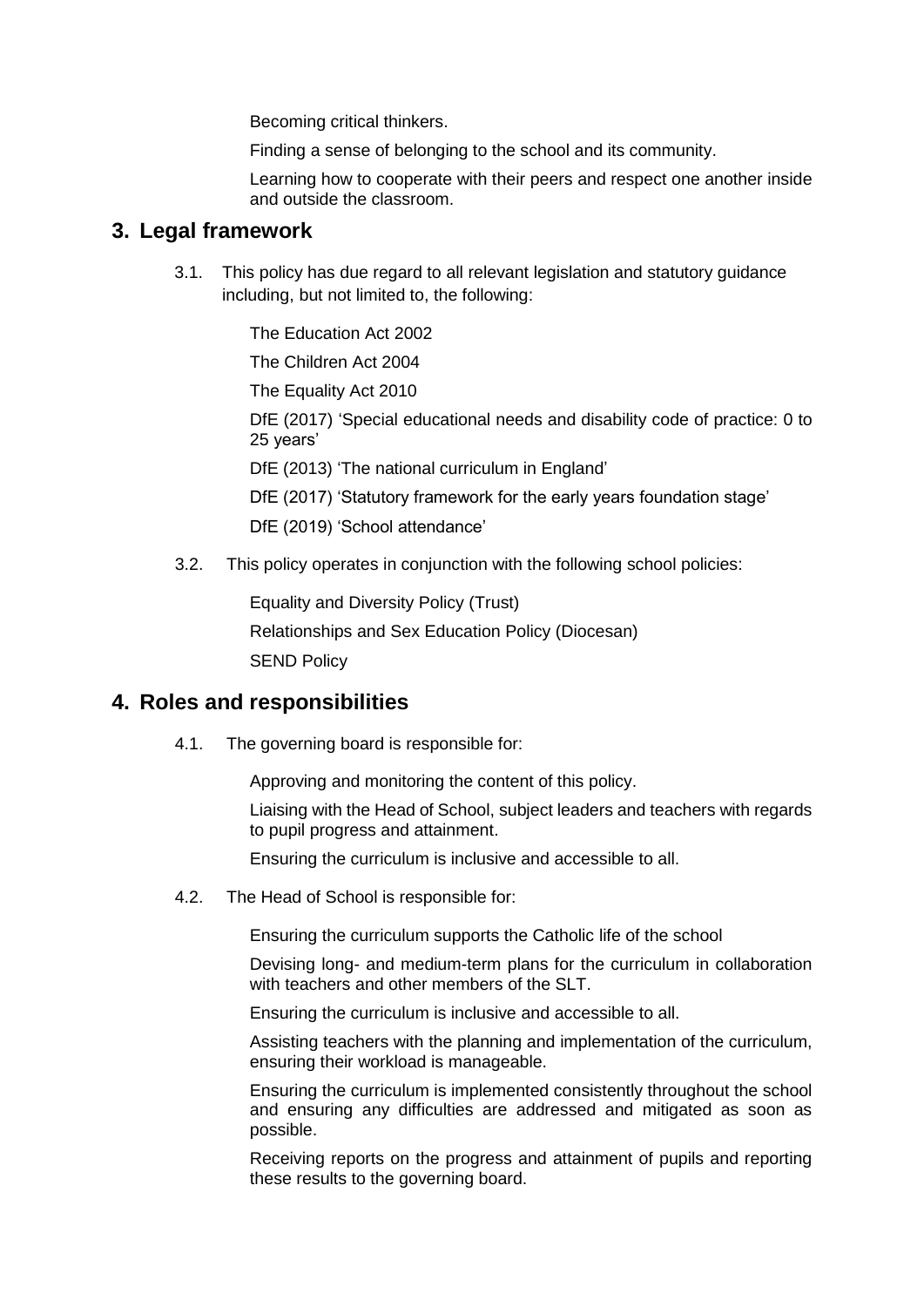Making any necessary adjustments to the curriculum where required.

Keeping up-to-date with any relevant statutory updates and taking action where required.

Creating and maintaining an up-to-date curriculum intent statement.

Ensuring the curriculum is created in accordance with this policy.

Updating and maintaining this policy.

#### 4.3. Teachers are responsible for:

Implementing this policy consistently throughout their practices.

Ensuring lesson plans are reflective of the school's curriculum.

Using the curriculum to enrich the Catholic life of the school.

Implementing the curriculum in creative ways, appealing to different learning types and keeping pupils engaged in content.

Creating short-term plans for the curriculum with fellow colleagues and reporting these plans to the subject leader.

Creating weekly lesson plans in collaboration with colleagues and sharing these with the SLT where required.

Collaborating with the Head of School and the SENCO to ensure that the curriculum is inclusive and accessible to all.

Working closely with the SENCO and TAs to ensure those in need receive additional support in lessons.

Ensuring academically more able pupils are given additional, more challenging work to celebrate their talents.

Celebrating all pupils' academic achievements.

Reporting progress of pupils with SEND to the SENCO and ensuring any difficulties identified are discussed and resolved.

Monitoring the progress of all pupils and reporting on this to the Head of School.

Working to close the attainment gap between academically more and less able pupils.

4.4. Subject leaders are responsible for:

Providing strategic leadership and direction to their colleagues through regular review of small steps in learning and the impact of these on outcomes

Supporting and offering advice to colleagues on issues relating to the subject or curriculum area.

Monitoring pupil progress and reporting on this to the Head of School.

Ensuring the curriculum is inclusive and accessible to all.

Ensuring there are specialist resources and equipment available for pupils in need so that everyone can have full access to the curriculum.

4.5. The SENCO is responsible for: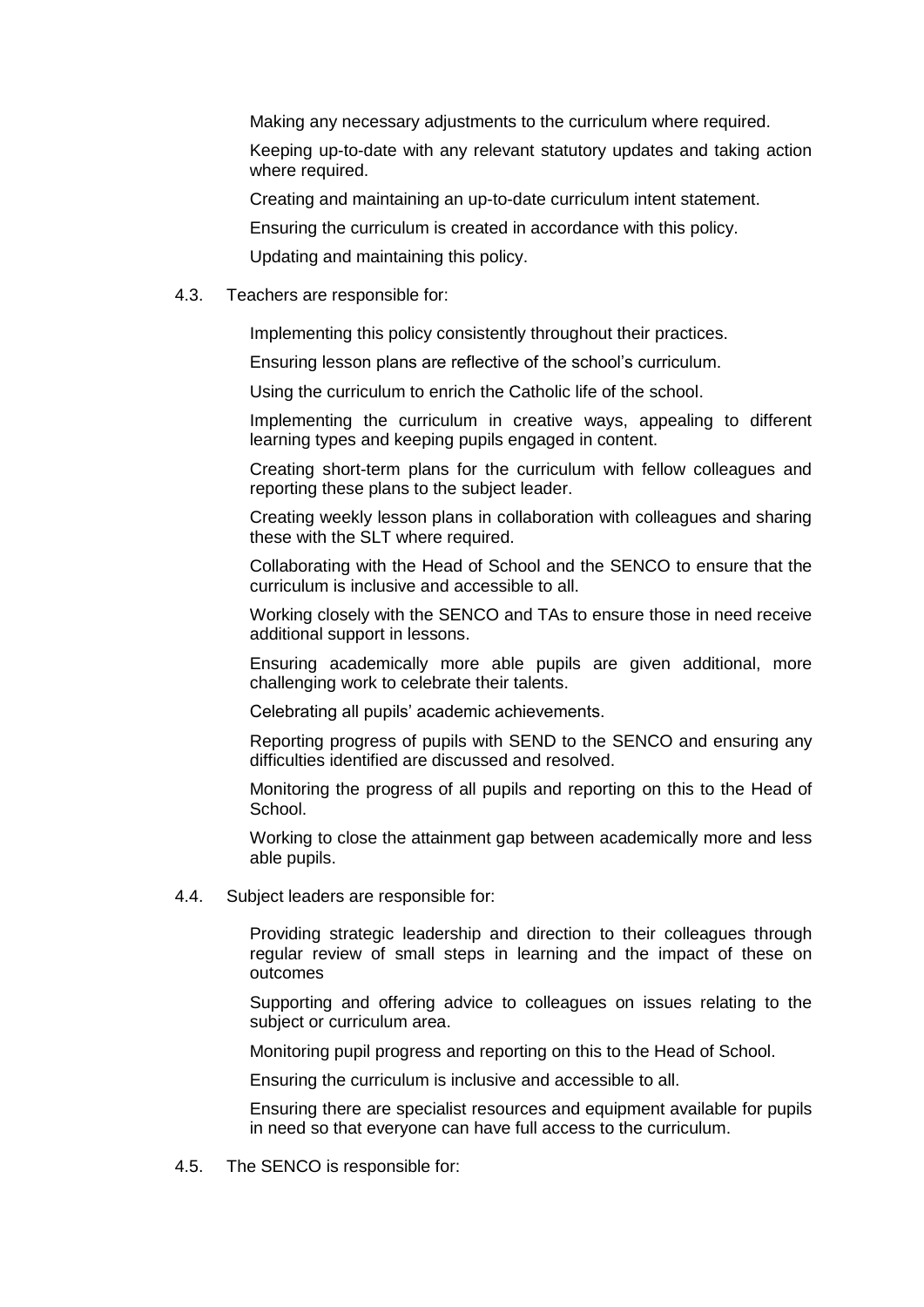Collaborating with the Head of School and teachers to ensure the curriculum is accessible to all.

Ensuring teaching materials do not discriminate against anyone in line with the Equality Act 2010.

Carrying out SEND assessments where necessary and ensuring pupils receive the additional help they need.

Liaising with external agencies where necessary to ensure pupils who require additional support receive it.

#### **5. Organisation and planning**

- 5.1. The school's curriculum will be delivered over 190 days and will be delivered equally throughout the school week.
- 5.2. Each school day will be split into two sessions and pupils will receive two breaks (lunch and morning break).
- 5.3. Lessons will use a range of teaching techniques to benefit all learners based on Rosenshine's Principles of Instruction
	- Daily, Weekly and Monthly Review
	- Presenting new information in small steps
	- Asking questions
	- Checking for pupil understanding
	- Providing Models
	- Guiding Student Practice
	- Obtaining a high success rate
	- Providing scaffolds for difficult tasks
	- Independent Practice
- 5.4. The different learning techniques include:

**Using different kinds of questions** to engage pupils and prompt them to apply their knowledge to different examples, e.g. using why and how questions.

**Opening discussions** around topics so pupils can learn from their peers and learn how to hold conversations with others.

**Holding structured debates** to expose pupils to different points of view and teach them how to negotiate situations where there is a potential conflict of interest, whilst still respecting others' beliefs.

**Using assessments** to test pupils' knowledge and consolidate learning; these can be through both informal and formal assessments.

**Role playing and acting** to develop pupils' empathy and give them the opportunity to explore topics in a more interactive way.

**Labelling, ordering and identifying** key themes within texts, dialogues and films to help pupils' coordinate series of events.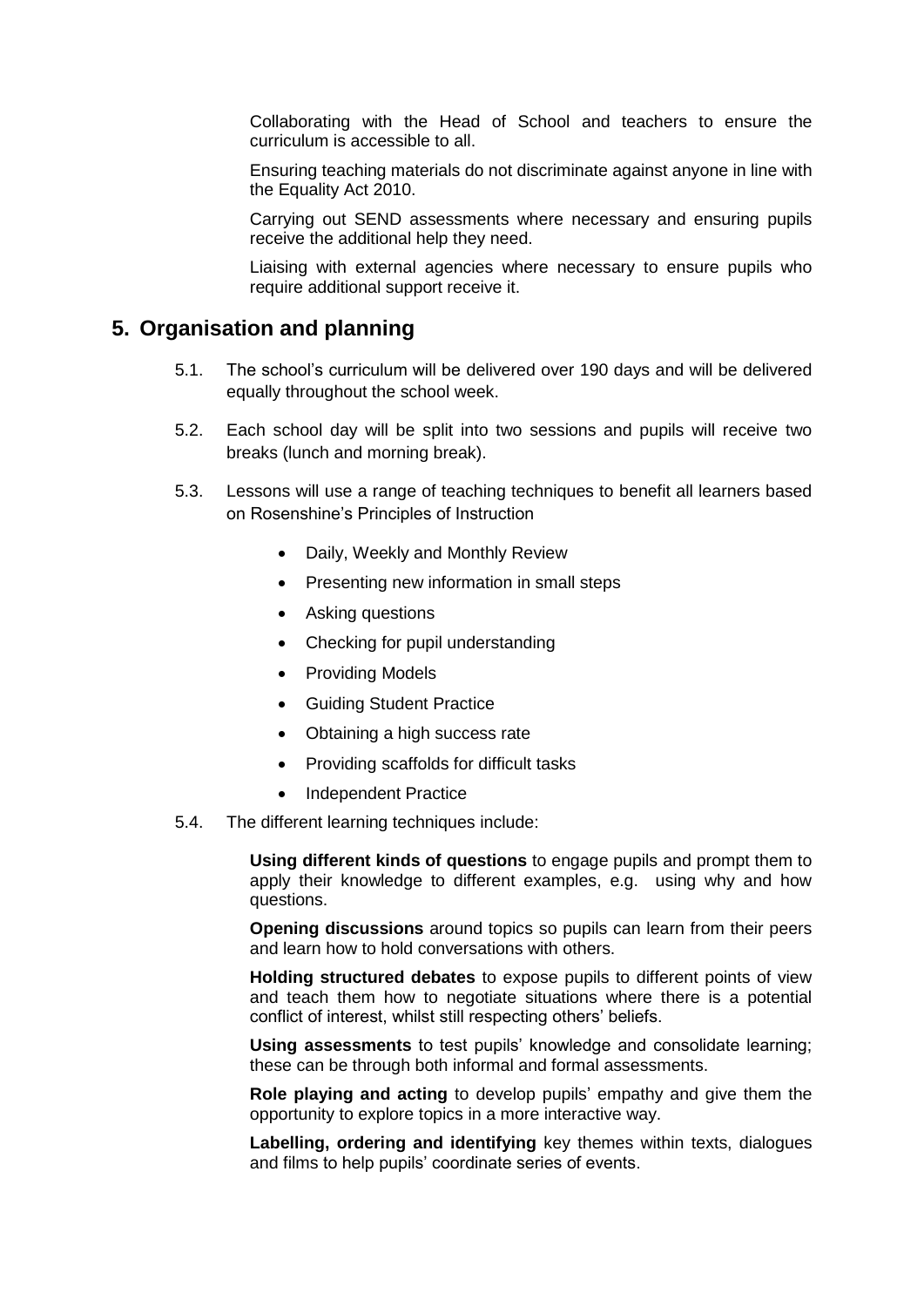**Written and spoken tasks** to encourage different methods of expressing ideas, as well as identifying key differences between writing and speaking conventions.

- 5.5. Teachers will plan lessons which are challenging for all pupils and ensure that there are provisions in place for those who can achieve greater depth
- 5.6. Teachers will plan lessons to accommodate for pupils of mixed ability, making cross-curricular links where possible.
- 5.7. A full list of subjects covered in school can be found in section 6 of this policy.
- 5.8. Teachers will have due consideration for pupils who require additional help within their planning and organisation of lessons.
- 5.9. Disadvantaged pupils and those with SEND and EAL will receive additional support – this may include dedicated time with TAs and access to specialist resources and equipment where required.
- 5.10. TAs will be deployed within lessons strategically so that they can assist with pupils who require additional help, but are also able to minimise disruptions where necessary.
- 5.11. Pupils with EAL will be given the opportunity to develop their English ability throughout lessons where necessary.
- 5.12. Planning will be used to identify any possible difficulties within the curriculum and will break down barriers to learning.
- 5.13. Any difficulties identified will be addressed at the outset of work.
- 5.14. Classrooms will be organised so that pupils have full access to resources and equipment – they will be provided with a rich and varied learning environment that will enable them to develop their skills and abilities.

#### **6. Subjects covered**

- 6.1. The school will have due regard to the national curriculum at all times throughout the academic year. Any deviation will provide a curriculum at least as good.
- 6.2. The school will have due regard for the 'Statutory framework for the early years foundation stage'.
- 6.3. The school will ensure every pupil has access to the following core subjects:

**English Maths Science** RE Relationships and health education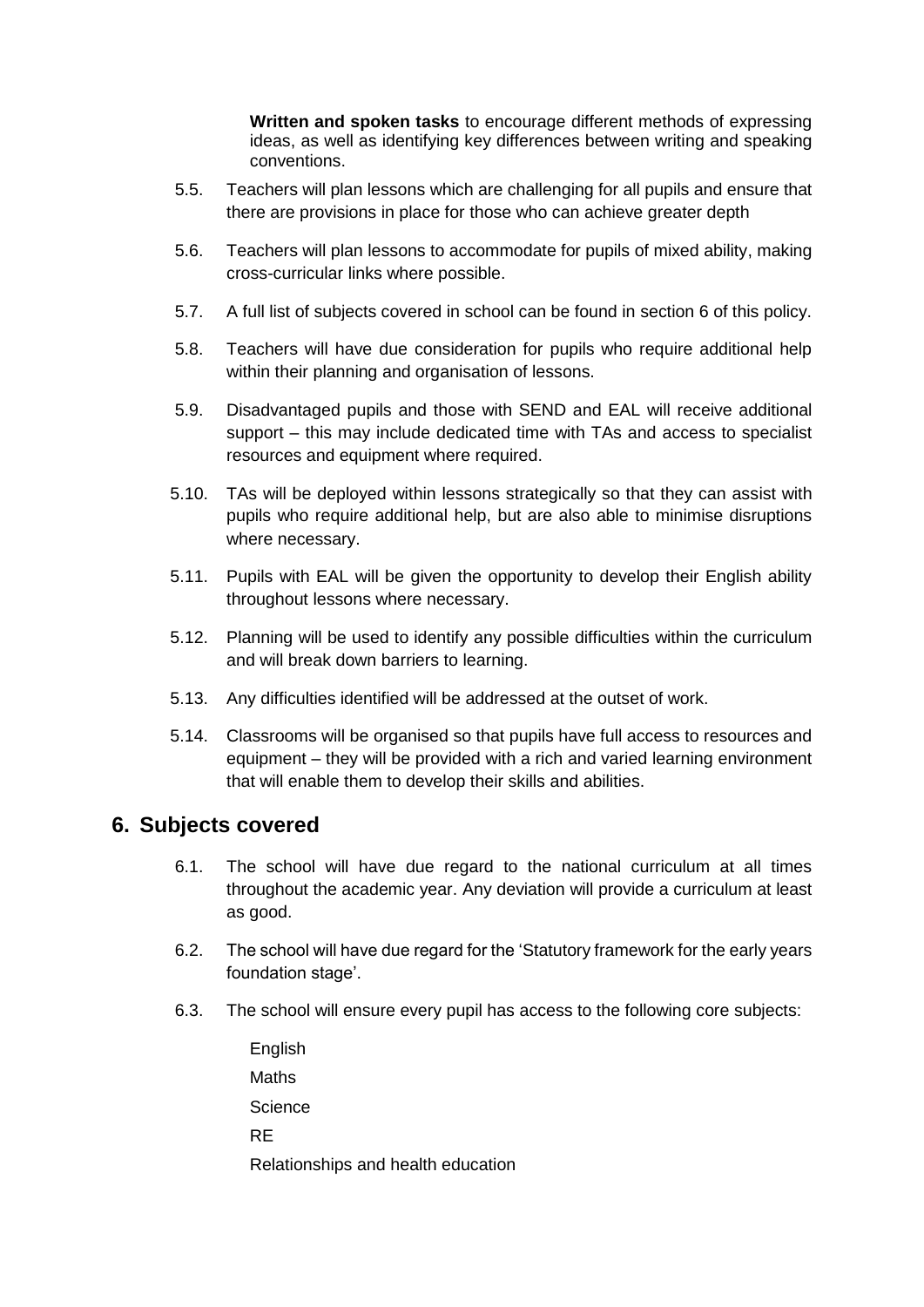- 6.4. The school will ensure pupils also have access to the following foundation subjects:
	- Art and design Computing Design and technology **[KS2 only]** Languages Geography **History** Music PE Sex education

## **7. PSHE**

7.1. Part of the national curriculum includes PSHE lessons where everyday topics, e.g. raising awareness of different cultures or anti-bullying, can be addressed.

### **8. Reporting and assessment**

- 8.1. Homework will be challenging and assess pupils' knowledge and understanding of concepts covered within lessons.
- 8.2. Informal assessments will be carried out at least termly to measure pupil progress. The results of the assessments will be used to inform future planning and target setting.
- 8.3. Results of informal assessments will be recorded and reported back to the Head of School, pupils and pupils' parents.
- 8.4. Pupils will also complete national assessments. The results of these assessments will be reported back to the Head of School, pupils and their parents.
- 8.5. Special measures will be given to pupils who require them, e.g. pupils with SEND, pupils who are ill, or pupils who suffer from conditions that inhibit their academic performance.

### **9. Equal opportunities**

9.1. There are nine protected characteristics outlined within the Equality Act 2010, these are:

Age

**Disability** 

Gender reassignment

Marriage and civil partnership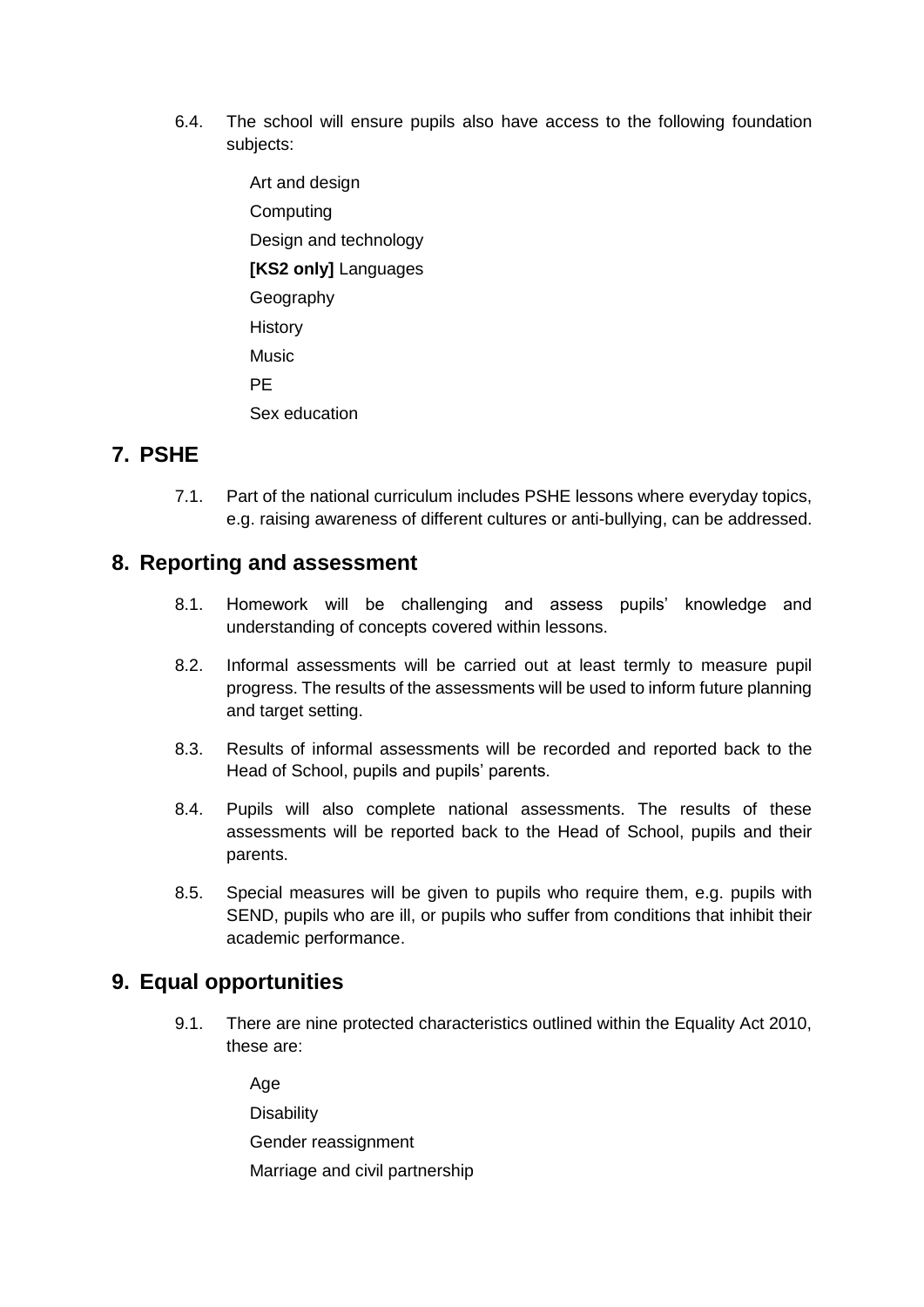Pregnancy and maternity Race Religion or belief Sex Sexual orientation

- 9.2. The school does not tolerate any form of bullying or discrimination against people with one or more of these characteristics. Any pupil or teacher found to be discriminating against any of these characteristics will be disciplined in line with the relevant school policies.
- 9.3. The school's curriculum will celebrate diversity and the SLT has a responsibility to ensure that the curriculum does not discriminate against any of the above characteristics.
- 9.4. The school will have due regard for the Trust Equality and Diversity Policy at all times when planning and implementing the curriculum.

## **10. Supporting pupils with SEND**

- 10.1. Pupils with SEND will receive the additional support they require both academically and with their personal development, in line with the school's SEND Policy.
- 10.2. Pupils with SEND will not be discriminated against in any way and they will have full access to the curriculum.
- 10.3. The progress of pupils with SEND will be monitored by teachers and reported to the SENCO.
- 10.4. The SENCO will work closely with teachers to help them break down any barriers pupils with SEND have to education.

### **11. Extra-curricular activities**

- 11.1. The school offers pupils a range of extra-curricular trips and activities to enhance their academic learning and personal development.
- 11.2. Extra-curricular trips and activities occur outside school hours and can include overnight stays in the UK.
- 11.3. All pupils are able to participate in the activities and trips available. Wherever there is an instance where a pupil cannot participate, the trip or activity will be adapted so that the pupil can take part.

### **12. Monitoring and review**

12.1. This policy is reviewed annually by the Head of School and the governing board.